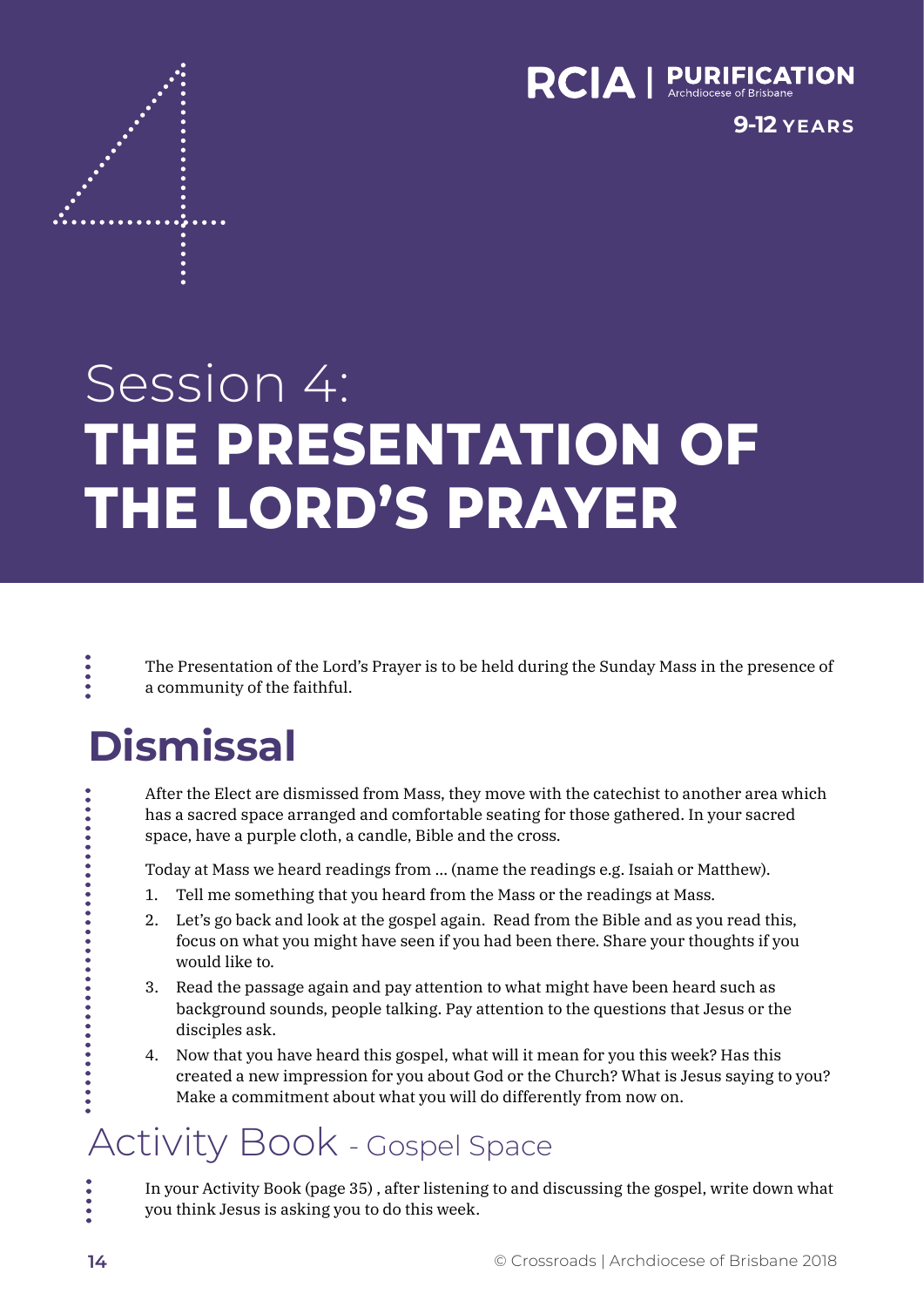# **Exploring**

### **What we have received today - The Lord's Prayer**

The Lord's Prayer comes from the lips of Jesus, from the Sermon on the Mount in the gospel of Matthew where Jesus teaches the disciples to pray, "Our Father…" (Matthew 6:9-43). In Luke's gospel we also hear Jesus teaching the disciples to pray.

This prayer is Jesus revealing his heart to the disciples. When we learn to pray like Jesus, we become like Jesus.

#### $\alpha$ Pope John XXIII

To know how to say the Our Father and to know how to put it into practice; this is the perfection of Christian life.

This prayer is prayed by all Christians – stop and think that this prayer is prayed by millions of people across the world.

Our Father, who art in heaven, hallowed be thy name; thy kingdom come, thy will be done on earth as it is in heaven. Give us this day our daily bread, and forgive us our trespasses, as we forgive those who trespass against us; and lead us not into temptation, but deliver us from evil. Amen.

## Activity Book

This prayer is Jesus revealing his heart to the disciples. In the space provided in your Activity Book (page 36), write down how we can become more like Jesus.

### **For example:**

- When we hear the words, *'give us this day our daily bread':* we can talk to God about things that worry us. When we hear the words, *'And forgive us our trespasses',* we can say we are sorry when we do something wrong and we can forgive others who upset us.
- The *'Our Father'* begins with praise and worship and it nourishes us, asks God to be with us, allows us to petition God for our needs and helps us to know that God is with us.

. . . . . . . . . . .